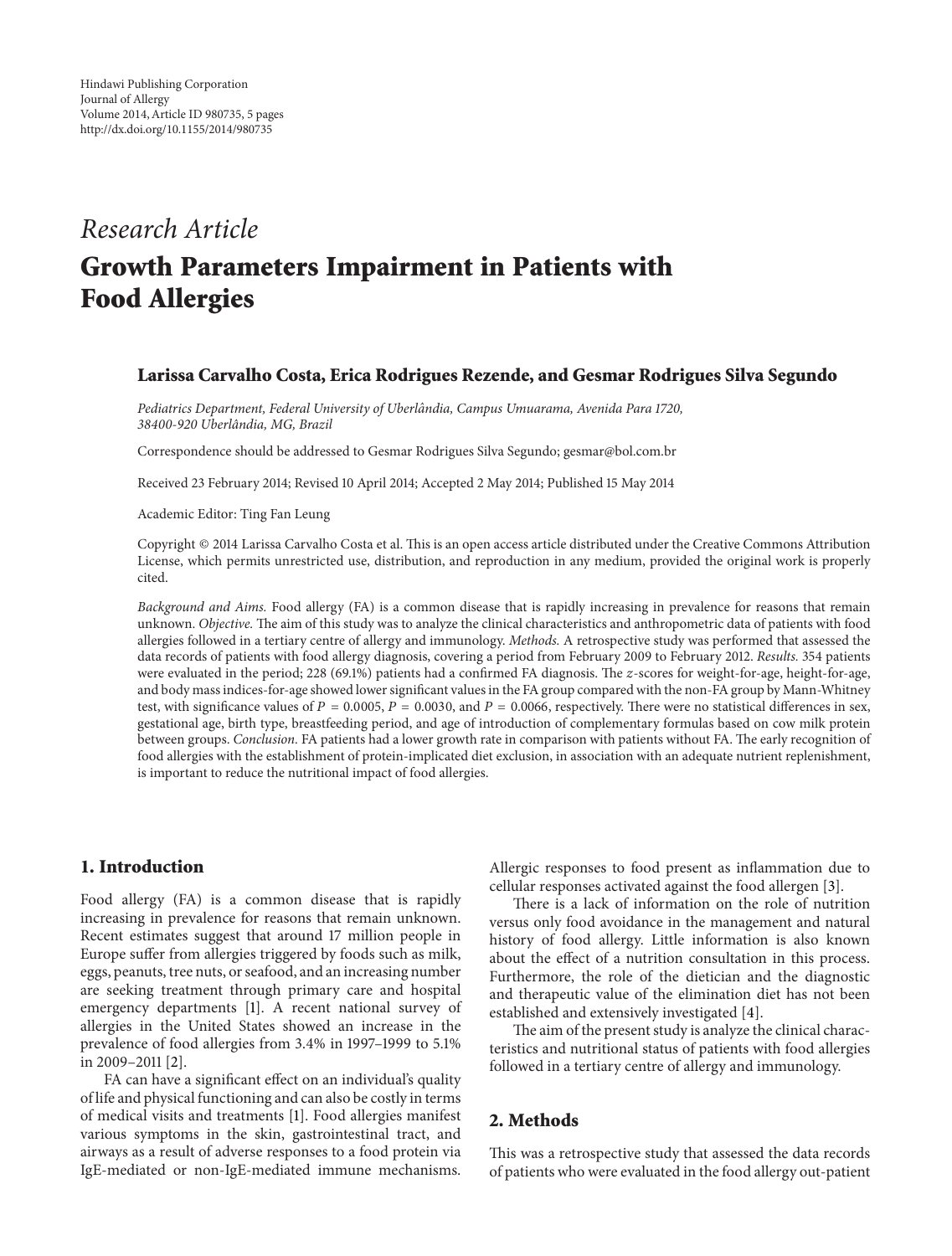clinic of the Clinical Hospital of Federal University of Uberlandia, between February 2009 and February 2012.

Data from age, sex, gestational age, delivery birth type, breastfeeding period, age of introduction of complementary formulas based on cow milk protein, anthropometric parameters, and foods implicated in allergies were obtained from the patient records.

The diagnosis routine of food allergy was performed based on the history and laboratory tests (specific IgE, skin prick test). Since there are no effective laboratory methods for the diagnosis of non-IgE-mediated FA, suspected in patients with symptoms suggestive of proctocolitis and enterocolitis, or in patients with diagnosis of eosinophilic esophagitis and atopic dermatitis moderate to severe, an elimination diet without a suspected allergenic protein and subsequent oral food challenge, which was open for children younger than 3 years and double-blind for children above 3 years, was used for diagnosis [5, 6].

The anthropometric data of patients seen for the first time was evaluated according to  $z$ -scores for weight-forage, height-for-age, and body mass index (BMI). WHO-Antro software version 3.2.2, January 2011, available from (http://www.who.int/childgrowth/software/en/) was used to calculate z-scores and the World Health Organization growth charts were used as reference values [7].

The Kolmogorov-Smirnov test was used to determine whether variables were normally distributed. For continuous variables, groups were compared using the Mann-Whitney test. The Fisher exact test and Chi-square for trend were used for categorical variables. The level of significance for all statistical tests was 2-sided,  $P < 0.05$ . All analyses were conducted using Graph Pad Prism 5.0 (La Jolla, California, USA).The study was approved by the Human Research Ethics Committee of Federal University of Uberlandia.

#### **3. Results**

In the period studied, the medical files showed that 389 different patients were evaluated in the out-patient clinic of food allergy. Of these, 35 patients did not undergo any consultation or medical records did not present data regarding the query. Among the 354 patients that were evaluated by physicians in our unit, 228 (69.1%) had a confirmed diagnosis of food allergy, while the diagnosis of food allergy was excluded in the remaining 126 (30.9%).

The median age of patients with an FA diagnosis was 10 months (1–193 months) while the group without FA was 36.5 months (1–216 months). There was a significant difference between the ages of the groups ( $P < 0.0001$  by Mann-Whitney test). There were no statistical differences in sex, gestational age, birth type, breastfeeding period, and age of introduction of complementary formulas based on cow milk protein, as shown in Table 1.

The most frequent symptoms in patients with food allergy were nausea and vomiting in 118 (51.7%), abdominal pain in 104 (45.6%), diarrhea in 73 (32.0%), fresh rectal bleeding in 71 (31.1%), failure to thrive in 55 (24.1%), urticaria in 50 (21.9%), constipation in 19 (8.3%), dysphagia in 8 (3.5%), and food aversion in 8 (3.5%). The diagnosis of non-IgE-mediated allergy was performed in 168 (73.68%), while the diagnosis of IgE-mediated food allergy was performed in 75 (32.89%). The diagnosis of mixed IgE and non-IgE-mediated food allergy was done in 15 (6.57%). The foods implicated in food allergies are presented in Table 2.

The z-scores for weight-for-age, height-for-age, and body mass indices- (BMI-) for-age showed less significant values in the FA group compared with the non-FA group by Mann-Whitney test, with values of  $P = 0.0005$ ,  $P = 0.0030$ , and  $P = 0.0066$ , respectively (Table 1).

Indeed,  $18.4\%$  presented with a low weight-for-age  $z$ score (<−2.0 standard deviation (SD)), 15.9% with a low height-for-age z-score (<-2.0 SD), and 15.4% with a low BMIfor-age  $z$ -score (<-2.0 SD). A significant difference in low levels (<−2.0 SD) by Fisher exact test was found between the FA and non-FA groups only in height-for-age  $z$ -score ( $P =$ 0.0189), although the weight-for-age  $z$ -score analysis showed a P value that was close to significance ( $P = 0.0549$ ). When we separated the groups with  $z$ -score less than  $-2$  and up, there is no difference relative to the numbers of implicated food allergens. In BMI-for-age  $z$ -score less than  $-2$ , 16 (51.61%) of patients had one food allergy, 9 (29.03%) had two foods involved, and 6 (19.36%) had three or more foods, while in group with z-scores up  $-2$ , 117 (59.40%) had one food implicated, 36 (18.28%) had two foods, and 44 (22.32%) had three or more foods.

Figure 1 represents the comparison between  $z$ -scores of food allergy patients and a reference curve of growth in childhood. Food allergy patient curve is lower and presents a left variation in evaluation with reference to the three parameters (weight-for-age, height-for-age, and BMI-forage) demonstrating the impairment in growth parameters.

#### **4. Discussion**

The incidence and prevalence of food allergies are believed to be increasing in several countries. Dietary antigens induce a local hypersensitivity reaction impairing the intestine's barrier function, leading to the continuation of inflammation. The consequences of inflammatory responses may be severe and manifest as impaired growth, increased symptoms, and poor quality of life [4].

We did not find an association between sex, gestational age, delivery birth type, breastfeeding period, and age of introduction of complementary formulas based on cow milk protein with the development of FA. However, the number of medical records without any analyzed data was a limiting factor in data analysis. Approximately one-third of the patients did not have the studied data clearly outlined in their medical report, indicating that it is important to improve the completion of data in documents.

In the present study, cow's milk protein was responsible for FA in more than 90% of patients with non-IgE-mediated disease and more than 78% in patients with an IgE-mediated mechanism. Similarly to other studies, besides cow's milk, the foods most commonly implicated with allergy in infants were hen's eggs, soy, and wheat. In contrast to that found in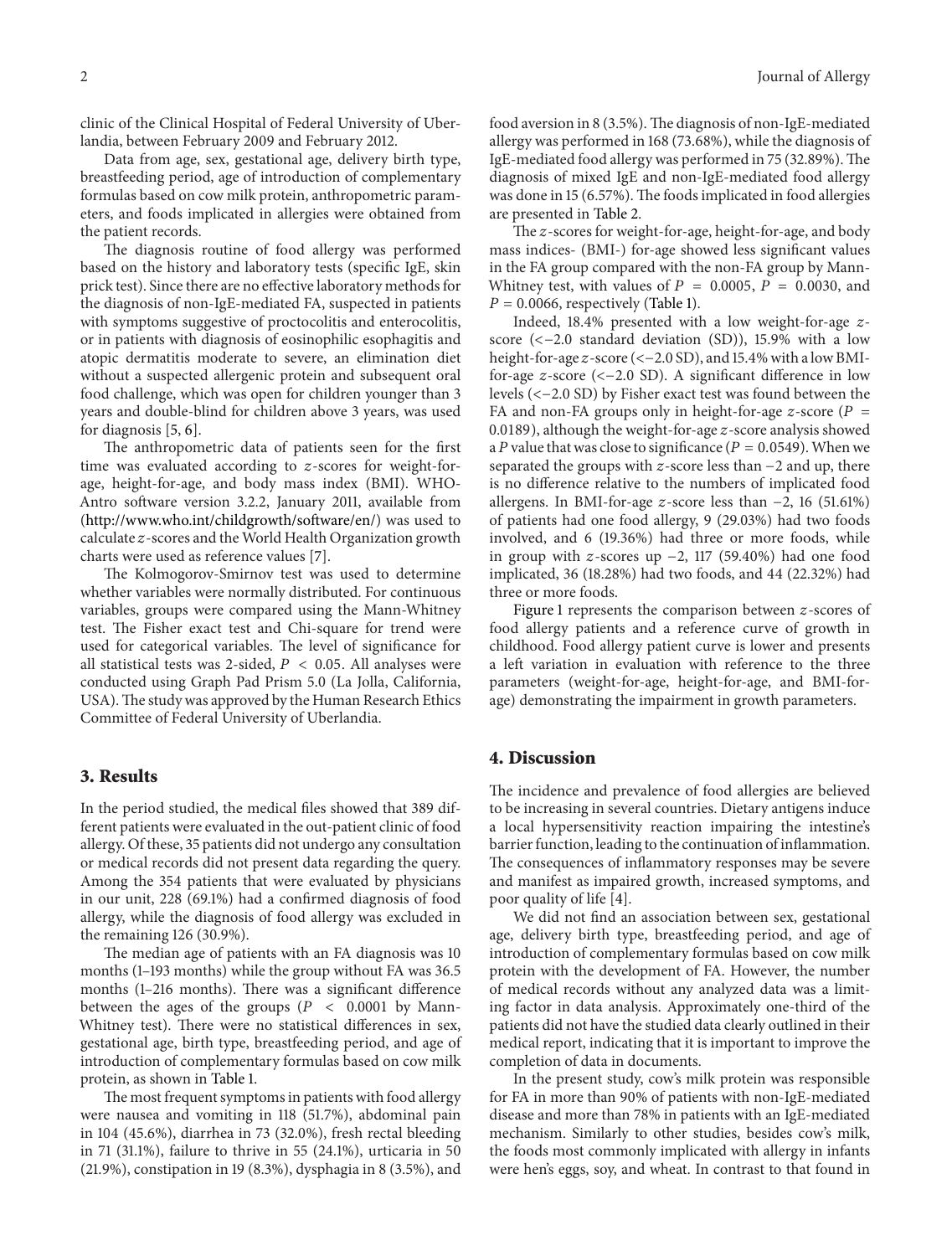## Journal of Allergy 3

Table 1: Data from patients evaluated in food allergy out-patient clinic from Clinical Hospital of Federal University of Uberlandia, Brazil.

| Data                                         | Groups                  |                          | $P$ value                   |
|----------------------------------------------|-------------------------|--------------------------|-----------------------------|
|                                              | Food allergy $(n: 228)$ | Nonfood allergy (n: 126) |                             |
| Age (median in months)                       | 10                      | 36.5                     | $<\hspace{-0.1cm} 0.0001^*$ |
| Sex-male (%)                                 | 120(52.63)              | 75 (59.53)               | $0.5067**$                  |
| Birth delivery- $n$ (%)                      |                         |                          |                             |
| Vaginal                                      | 24 (10.53)              | 13(10.32)                |                             |
| Cesarean                                     | 128 (56.14)             | 59 (46.82)               | $0.1882***$                 |
| ND                                           | 76 (33.33)              | 54 (42.86)               |                             |
| Gestational age- $n$ (%)                     |                         |                          |                             |
| Preterm                                      | 36 (15.79)              | 13 (10.32)               |                             |
| Term                                         | 87 (38.16)              | 50 (39.68)               | $0.2235***$                 |
| Postterm                                     | 1(0.44)                 | 0(0.00)                  |                             |
| ND                                           | 104(45.61)              | 63 (50.00)               |                             |
| Breastfeeding- $n$ (%)                       |                         |                          |                             |
| No breastfeed                                | 37 (16.23)              | 9(7.14)                  |                             |
| <1 month                                     | 54 (23.68)              | 25 (19.84)               |                             |
| 1-6 months                                   | 92 (40.35)              | 34 (26.98)               | $0.5363***$                 |
| $>6$ months                                  | 3(1.32)                 | 2(1.59)                  |                             |
| Only breastfeed                              | 1(0.44)                 | 1(0.80)                  |                             |
| N <sub>D</sub>                               | 41 (17.98)              | 55 (43.65)               |                             |
| Onset use of complementary formulas— $n$ (%) |                         |                          |                             |
| $<1$ month                                   | 81 (35.53)              | 24 (19.04)               |                             |
| 1-6 months                                   | 73 (32.02)              | 23 (18.25)               |                             |
| 6-12 months                                  | 20(8.77)                | 7(5.56)                  | $0.1154***$                 |
| >12 months                                   | 2(0.88)                 | 0(0.00)                  |                             |
| No use                                       | 8(3.51)                 | 7(5.56)                  |                             |
| ND                                           | 44 (19.29)              | 65 (51.59)               |                             |
| $z$ -score weight $\times$ age               |                         |                          |                             |
| Median (interval)                            | $-0.95(-5.30-2.25)$     | $-0.30(-4.77-4.80)$      | $0.0005*$                   |
| $z$ -score height $\times$ age               |                         |                          |                             |
| Median (interval)                            | $-0.41(-5.04-2.81)$     | $-0.01(-4.78-2.55)$      | $0.0030*$                   |
| $z$ -score BMI $\times$ age                  |                         |                          |                             |
| Median (interval)                            | $-0.85(-6.20-3.59)$     | $-0.33(-3.06-6.55)$      | $0.0053*$                   |

<sup>∗</sup>Mann-Whitney test.

∗∗Fisher's exact test. ∗∗∗Chi-square test for trend.

BMI: body mass indices.

Table 2: Food implicate with Non-IgE- and IgE-mediated food allergens in patients evaluated in food allergy out-patient clinic from Clinical Hospital of Federal University of Uberlandia, Brazil.

| Food implicate | Allergy type                |                        | Total $(n: 228)$ |
|----------------|-----------------------------|------------------------|------------------|
|                | Non-IgE-mediated $(n: 168)$ | IgE-mediated $(n: 75)$ |                  |
| Cow's milk     | 152 (90.48%)                | 59 (78.67%)            | 211 (92.54%)     |
| Hen's egg      | 23 (13.69%)                 | 38 (50.67%)            | 61(26.75%)       |
| Soy            | 29 (17.26%)                 | 13 (17.33%)            | 42 (18.42%)      |
| Wheat          | $19(11.31\%)$               | $10(13.33\%)$          | 29 (12.72%)      |
| Corn           | 23(13.69)                   | 8 (10.67%)             | 31 (13.59%)      |
| Chicken        | $4(2.38\%)$                 | 2(2.67%)               | 6(2.63%)         |
| Beef           | 3(1.78%)                    | 2(2.67%)               | 5(2.19%)         |
| Pork           | 2(1.19%)                    | 2(2.67%)               | 4(1.75%)         |
| Fish           | 2(1.19%)                    |                        | $2(0.88\%)$      |
| Other foods    | 11(6.55%)                   | $6(8.00\%)$            | $17(7.46\%)$     |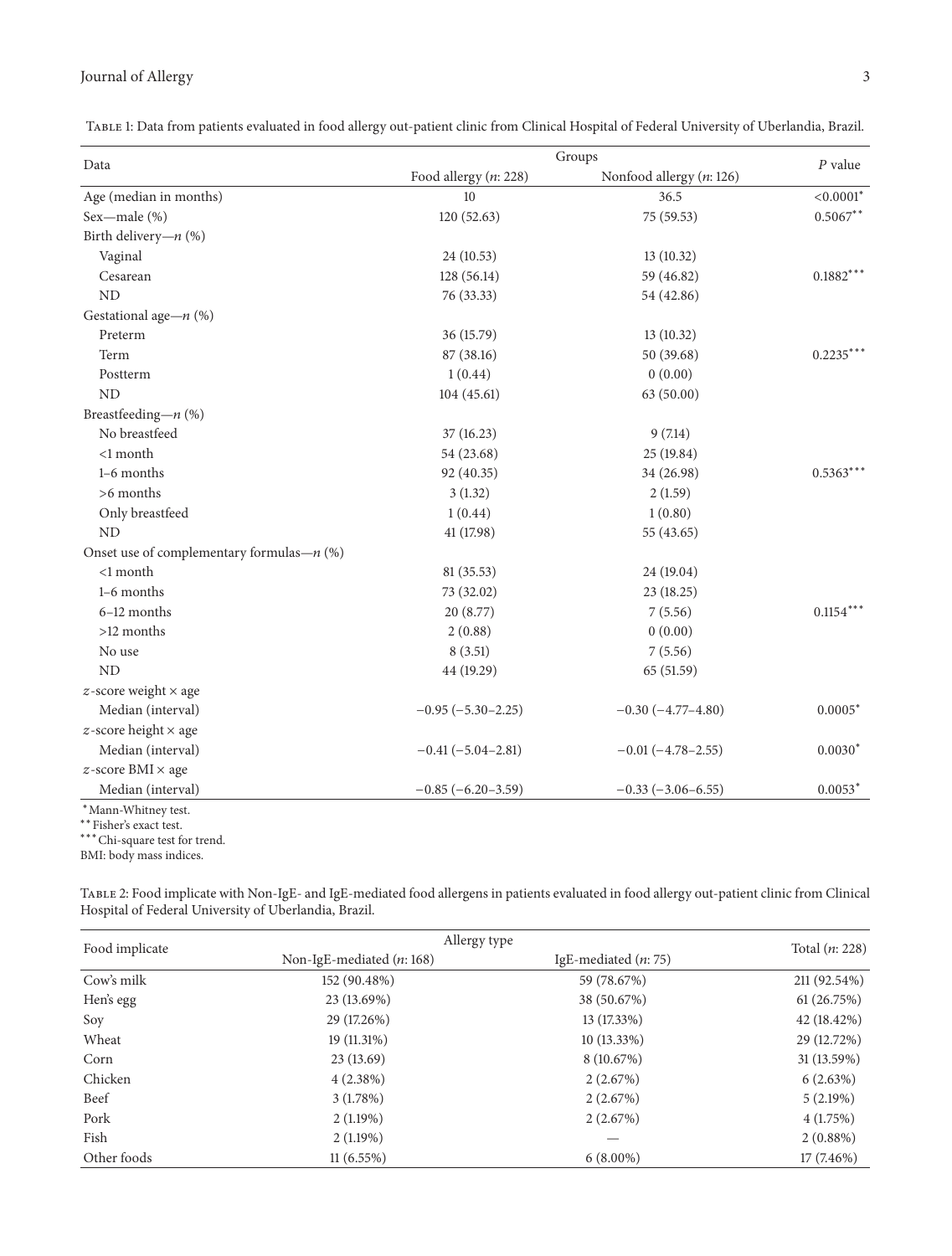

FIGURE 1: Comparison between z-scores reference curve from World Health Organization and patients with food allergy evaluated in the food allergy out-patient clinic from Clinical Hospital of Federal University of Uberlandia, Brazil. (a) Weight-for-age, (b) length/height-for-age, and (c) BMI- (body mass index-) for-age.

other studies, allergy to corn protein was found in 13.59% of patients, demonstrating a peculiarity of this region where there is intense corn consumption due to cultural factors. Several patients had more than one food sensitization.

One study performed in Brazil and focused on infants with cow milk allergies showed that, among the 159 patients seen at first evaluation, 15.1% presented with a low weight-forage  $z$ -score (<-2.0 SD), 8.7% with a low weight-for-height  $z$ -score (<-2.0 SD), and 23.9% with a low height-for-age  $z$ -score (<-2.0 SD) [8]. We also found similar data in the present study, as shown in the Results section. Another study conducted on 99 patients with food allergies showed that patients with a milk allergy or multiple food allergies are at greater risk of developing growth problems or inadequate nutrient intake.

In the present study, the control group was filled by patients that looked for the out-patient clinic with FA suspicion; then it is possible that patients could have another clinical disorder that affected their growth data and express less significant differences between FA and control group. Because of that, the comparative evaluation with WHO growth reference curves is important. The curves showed a clear impact in growth data found in FA group in all scores in comparison with reference values.

More than 25% of children in both groups consumed less than 67% of the dietary reference intakes for calcium, vitamin D, and vitamin E [9]. According to previous data, the present study showed lower z-scores in FA patients related to non-FA patients, suggesting difficulties in receiving adequate nutrient intake when a necessity to avoid specific proteins exists. This difficulty in establishing a diet and the presence of levels of -score less than −2 apparently were related with absence of medical and nutritional information, once there are no significant correlation with number of the implicated foods in allergy.

We also believe that the presence of non-IgE-mediated FA promotes intestinal inflammation that can lead to difficulties in the absorption of other nutrients, which justifies the meeting of nutritional changes or even the admission of patients to hospital. These difficulties in a phase of life where there is a large increase in height and weight probably contributed to the difference in  $z$ -scores observed in patients with food allergies [10].